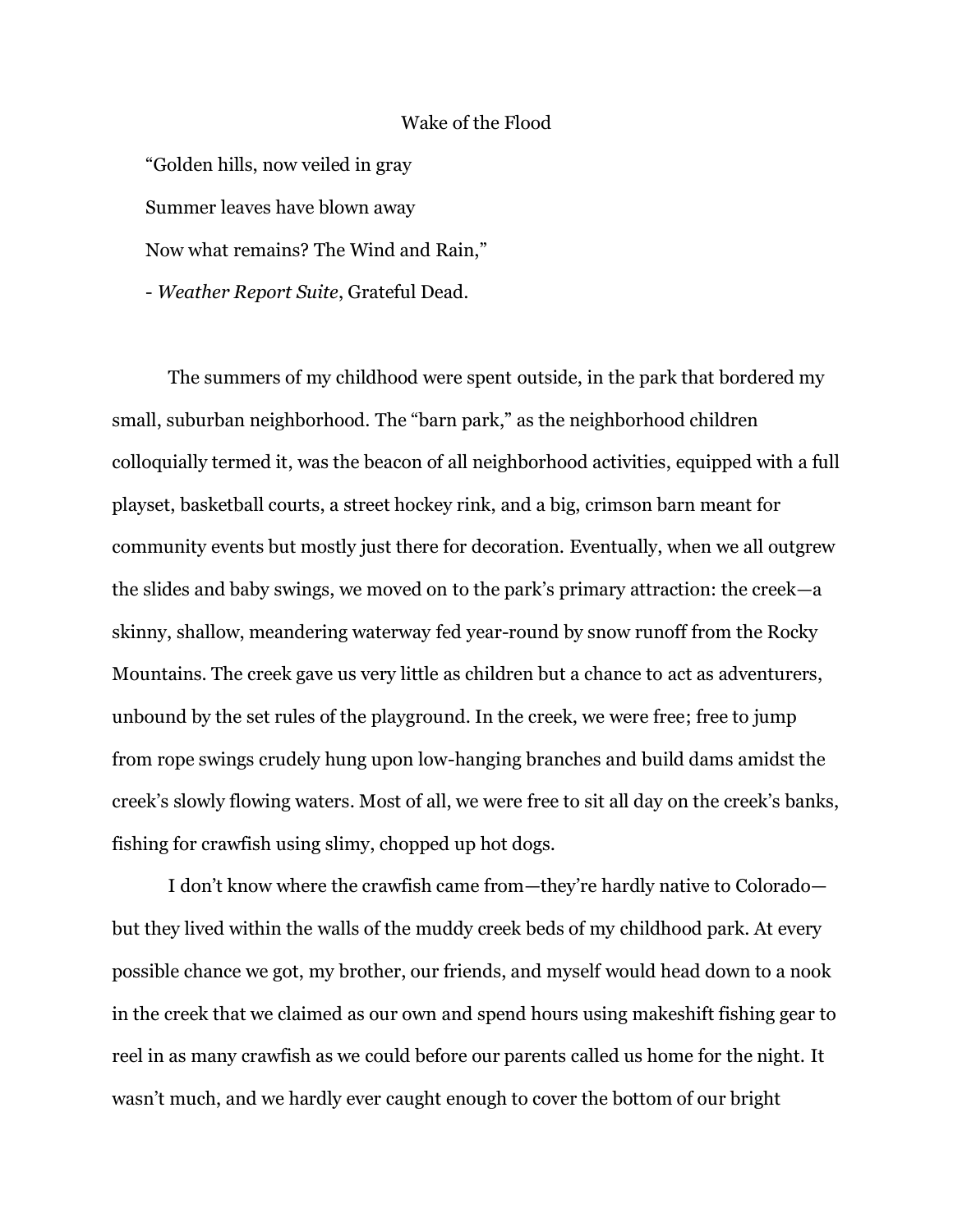orange Home Depot bucket, but it got us out of the house for a few hours a day. At the end of the day, we would return our bounty to the muddy creek and go home to join our families for dinner.

September 11th, 2013, was a Wednesday, meant to be like any other. I was a month into  $7<sup>th</sup>$  grade and on that Wednesday, I woke up in a panic, terrified of missing school. I saw the clock and ran out of my room, yelling to my parents that I was late to school. My father laughed, informing me that school had been canceled due to torrential rains that turned the roads to rivers and turned an otherwise dry state into a wetland. Growing up in Colorado, weather usually never posed a barrier to our education. I remember once in 1 st grade, when school had been canceled due to a blizzard that nearly trapped my mother and I in a Costco parking lot, but due to our Alaskan superintendent, our snow day prayers weren't met again until my senior year of high school. And so, when school was canceled for rain on a random September Wednesday, I suppose I could have thought more about the potential significance of this missed school day. But I was 12 years old, and, in that moment, the pros of the impromptu rain day far outweighed its cons.

But then our solo rain day turned to four and suddenly the weight of the situation was firmly pushed to the front of my preoccupied 12-year-old mind. Suddenly, there were calls for evacuation, roads were buckling under the enormous weight of the waters, and homes and people were lost as our creeks swelled past their banks and flooded any earth they could get a hold of. Homes, lives, and memories were all lost in the torrential rainfall that ravaged Northern Colorado.

At some point during the four-day endeavor, one of my best childhood friends—a girl named Remy who lived down the street—and I went to assess the damage in our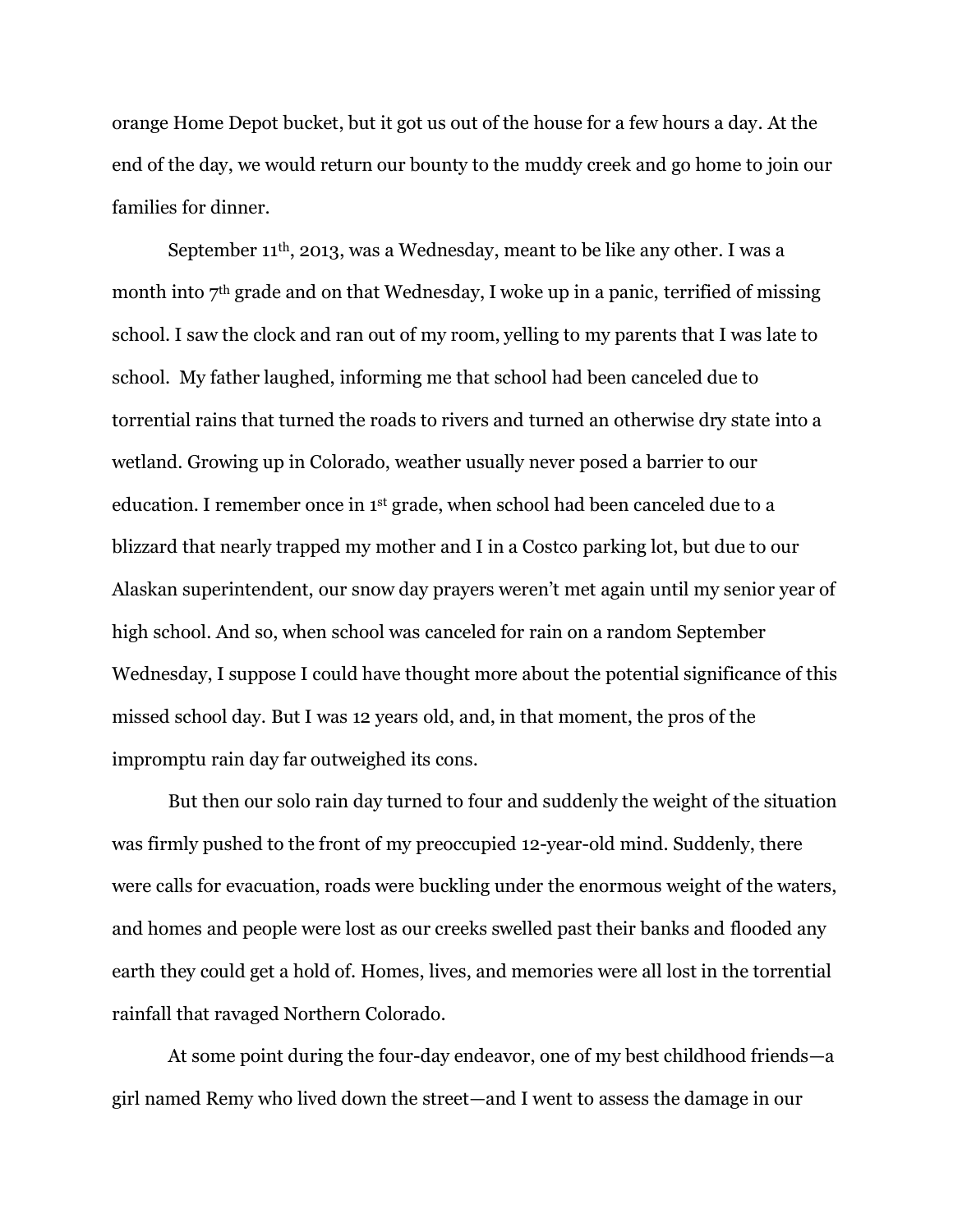beloved barn park. Our once narrow creek now covered nearly half the park. No longer could we jump from bank to bank with ease; now, the dainty creek of our childhood was a behemoth, eating away at our park inch by inch. While I wouldn't fully come to terms with the impact of this once in a lifetime storm until I was in my late teens, my childhood was forever altered by these four days of rain. Shortly after the flood had receded and left millions of dollars in damage in its wake, Remy moved to her dad's house full time and was no longer right across the street from me. All my childhood afternoons spent with her suddenly drifted away with the receding flood waters as we grew from best friends to acquaintances.

I don't know where the crawfish came from, and I don't know where they went. But after the flood, they were no longer burrowed into the mud walls of Dry Creek. Summers from then on were no longer spent squatting in the mud with a hot dog jammed on a paper clip at the end of a twine rope, hoping that we would catch as many crawfish as we could find. The nook that we had spent countless days at was no longer level with the creek. Rather, the perfect creek bed was replaced with a six-foot drop as the flood had sledged away any traces of our childhood exploration.

When the crawfish left, they took our childhood naivete with them. We could no longer separate the water from the destruction that its floods caused and so we separated ourselves from the creek all together. One day, we went fishing down at the creek, packed up our gear to leave, and never went back. I returned to the barn park many times in the years following but I never went fishing again. What was once a quintessential part of my life shrunk to a distant memory and what strikes me most about this whole experience was how little the missing crawfish seemed to mean after they disappeared in the flood's wake. I believe that sometimes when you're enveloped in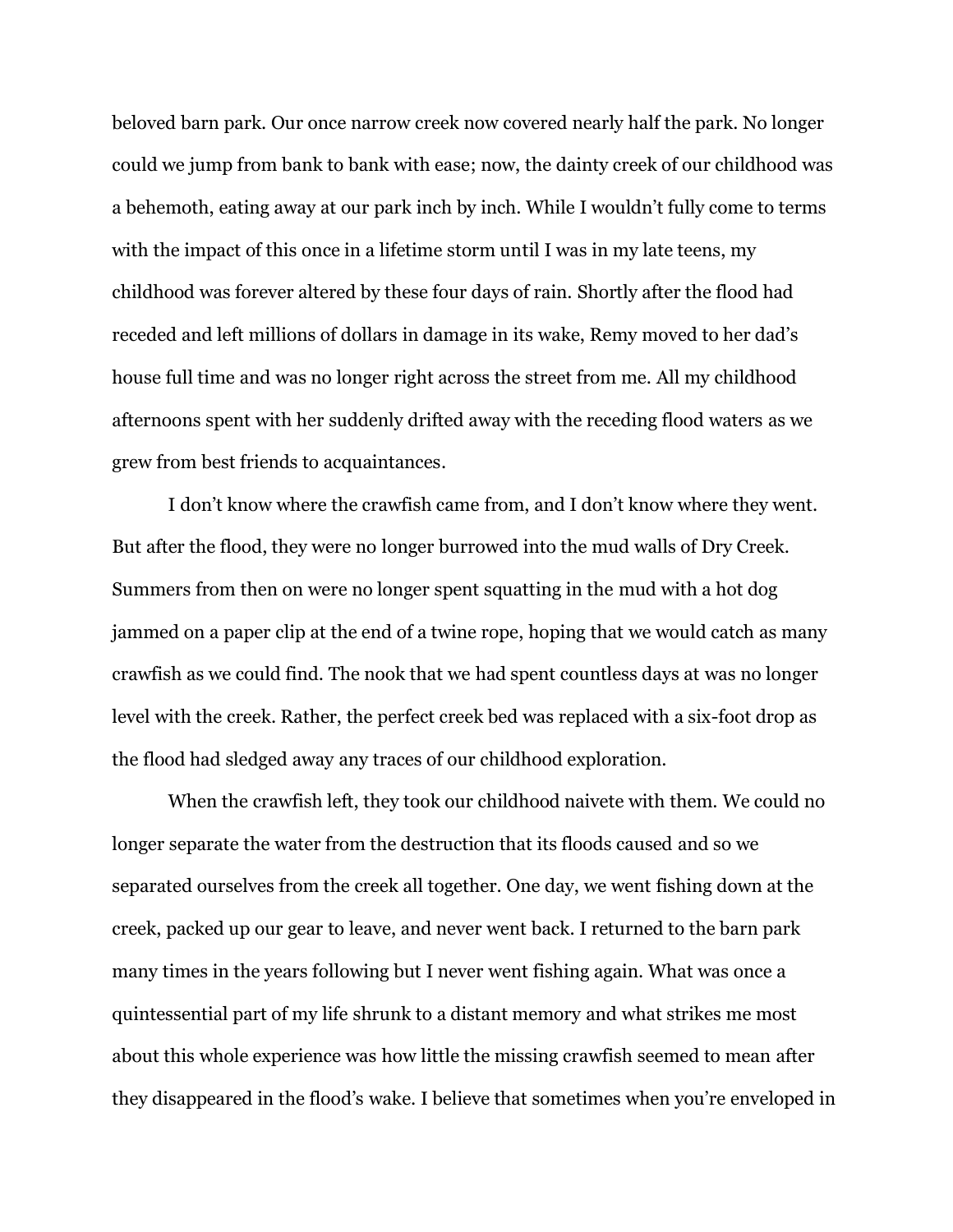these situations, especially when you're not quite old enough to understand them, they begin to seem almost trivial. Nothing about the flood was trivial, but my 12-year-old understanding of the world had yet to grasp the gravity of it all, and so, like the crawfish in their muddy dwellings, I began to retreat inside myself.

It has been almost ten years since the flood and my hometown is still reeling from our 100-year flood. In the last nine years, I hadn't taken the opportunity to reflect upon the flood until December 30th of this past year, when half my county was on fire and I desperately wished for the flood waters to return and quench the thirst of our dry, burning grasslands. In the fire and the floods, I watched as pieces of my childhood were slowly stripped away by an angry Mother Earth, but only in the fire did I fully feel the weight of my childhood slipping away. I suppose you could say that the nine-year gap between the two natural disasters changed me into a more reflective, if not nostalgic, person, but I don't know if my processing of the Marshall fire was as reflective as it was cathartic. I've realized that I don't want to have to reflect upon growing older or becoming more of myself, or whatever. I don't want to think about the greater implications of these events. I don't want to think about where the crawfish went or if kids still fish for them on hot, slow summer afternoons. I just want to *be* that kid on the creek again. I want to be the one throwing grimy hot dogs into the muddy water hoping to catch crustaceans who weren't even supposed to be there in the first place. I want to walk the streets of Louisville without seeing the charred remains of businesses my friends and I used to frequent in high school. I want to be able to look back at my childhood without seeing the broken pieces of what once was. I suppose that, ultimately, my 12-year-old and 20-year-old selves just want nothing more than to let out one big, cathartic shriek, finally allowing me to release the last nine years of pent-up stress that